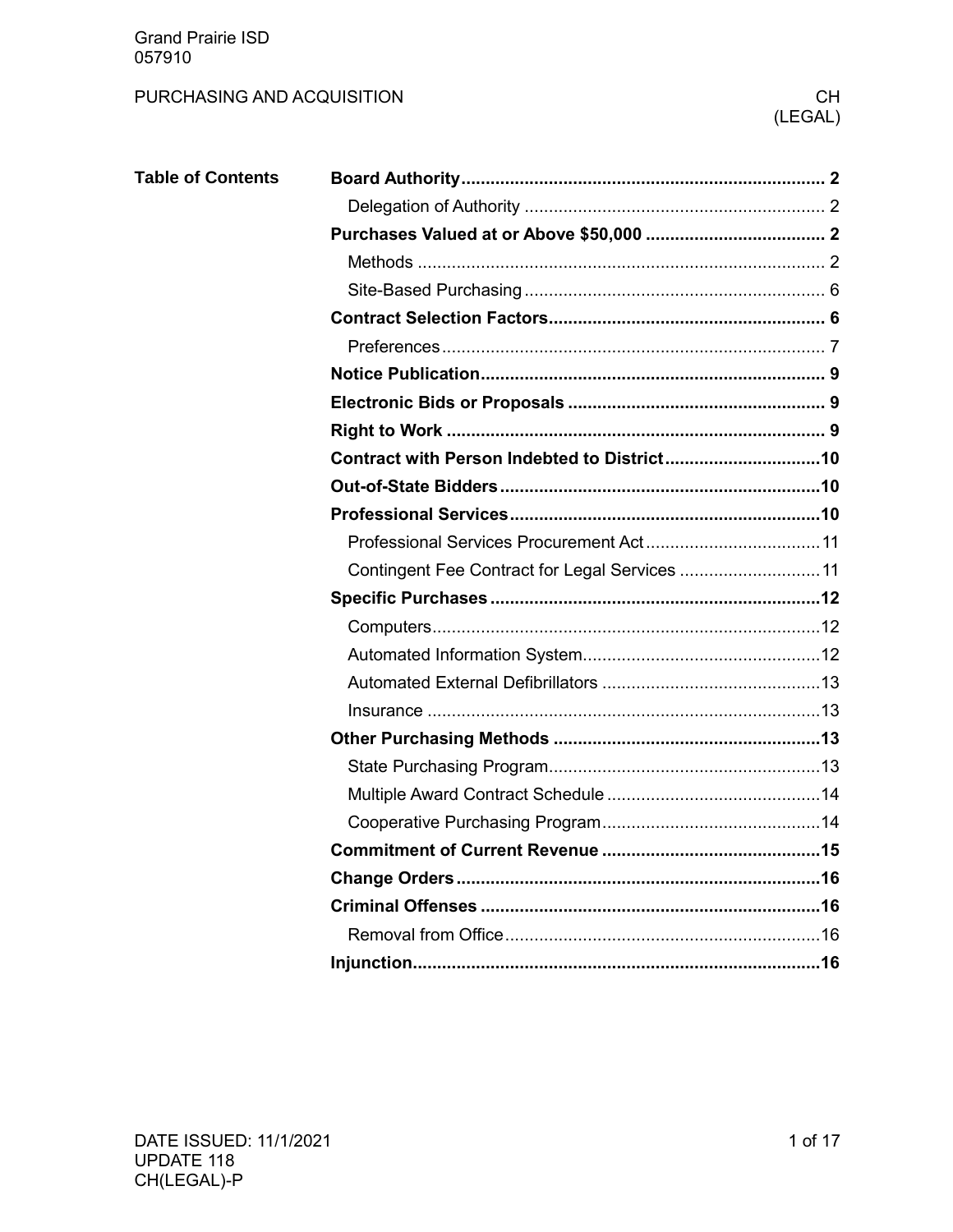<span id="page-1-3"></span><span id="page-1-2"></span><span id="page-1-1"></span><span id="page-1-0"></span>

|                                                                   | Note: | For legal requirements applicable to purchases with fed-<br>eral funds, see CBB.                                                                                                                                                                                                                                                                                                                                                                                                                                              |
|-------------------------------------------------------------------|-------|-------------------------------------------------------------------------------------------------------------------------------------------------------------------------------------------------------------------------------------------------------------------------------------------------------------------------------------------------------------------------------------------------------------------------------------------------------------------------------------------------------------------------------|
|                                                                   |       | For required vendor disclosures and contract provisions,<br>including prohibitions, see CHE.                                                                                                                                                                                                                                                                                                                                                                                                                                  |
|                                                                   |       | For provisions pertaining to criminal history record infor-<br>mation on contractors, see CJA.                                                                                                                                                                                                                                                                                                                                                                                                                                |
|                                                                   |       | For legal requirements related to energy savings perfor-<br>mance contracts, see CL.                                                                                                                                                                                                                                                                                                                                                                                                                                          |
|                                                                   |       | For information on procuring school buses, see CNB.                                                                                                                                                                                                                                                                                                                                                                                                                                                                           |
|                                                                   |       | For legal requirements applicable to school nutrition pro-<br>curement, including produce, with federal funds, see<br>COA.                                                                                                                                                                                                                                                                                                                                                                                                    |
|                                                                   |       | For information regarding construction of school facili-<br>ties, see CV series.                                                                                                                                                                                                                                                                                                                                                                                                                                              |
| <b>Board Authority</b>                                            |       | The board may adopt rules and procedures for the acquisition of<br>goods and services. Education Code 44.031(d)                                                                                                                                                                                                                                                                                                                                                                                                               |
| Delegation of<br>Authority                                        |       | The board may, as appropriate, delegate its authority regarding an<br>action authorized or required by Education Code Chapter 44, Sub-<br>chapter B, to be taken by a district to a designated person, repre-<br>sentative, or committee.                                                                                                                                                                                                                                                                                     |
|                                                                   |       | The board may not delegate the authority to act regarding an ac-<br>tion authorized or required to be taken by the board by Education<br>Code Chapter 44, Subchapter B.                                                                                                                                                                                                                                                                                                                                                       |
| <b>Disaster</b><br>Delegation                                     |       | Notwithstanding any other provision of the Education Code, in the<br>event of a catastrophe, emergency, or natural disaster affecting a<br>district, the board may delegate to the superintendent or desig-<br>nated person the authority to contract for the replacement, con-<br>struction, or repair of school equipment or facilities under Educa-<br>tion Code Chapter 44, Subchapter B if emergency replacement,<br>construction, or repair is necessary for the health and safety of dis-<br>trict students and staff. |
|                                                                   |       | Education Code 44.0312                                                                                                                                                                                                                                                                                                                                                                                                                                                                                                        |
| <b>Purchases Valued at</b><br>or Above \$50,000<br><b>Methods</b> |       | Except as provided by Education Code Chapter 44, Subchapter B,<br>all district contracts for the purchase of goods and services, except<br>contracts for the purchase of produce or vehicle fuel, valued at<br>\$50,000 or more in the aggregate for each 12-month period, shall<br>be made by the method, of the following methods, that provides<br>the best value for a district:                                                                                                                                          |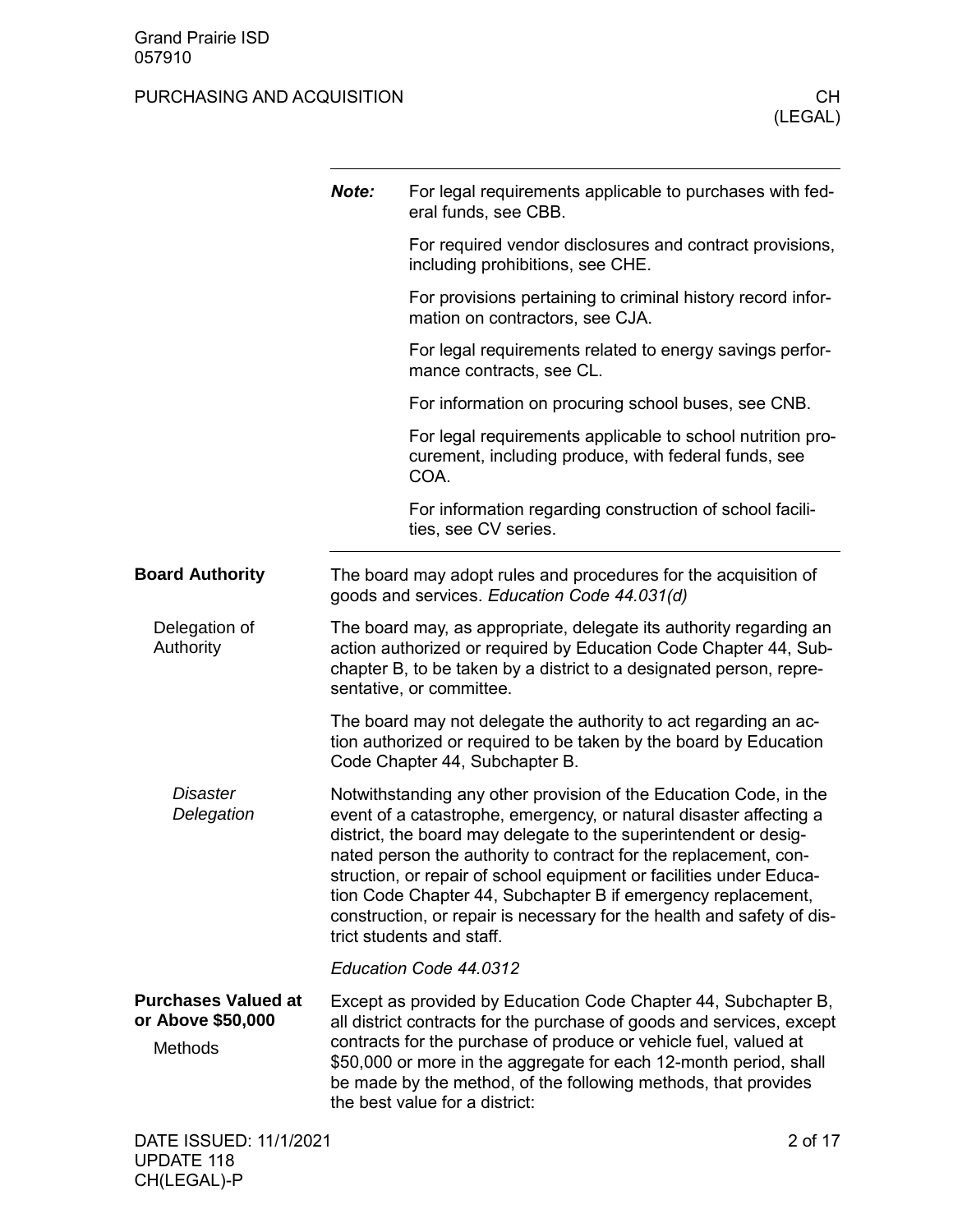|                                                     | 1. | Competitive bidding for services other than construction ser-<br>vices.                                                                                                                                                                                                                                                                                                                                                                                                                                                                                                                                                                                                                                  |
|-----------------------------------------------------|----|----------------------------------------------------------------------------------------------------------------------------------------------------------------------------------------------------------------------------------------------------------------------------------------------------------------------------------------------------------------------------------------------------------------------------------------------------------------------------------------------------------------------------------------------------------------------------------------------------------------------------------------------------------------------------------------------------------|
|                                                     | 2. | Competitive sealed proposals for services other than con-<br>struction services.                                                                                                                                                                                                                                                                                                                                                                                                                                                                                                                                                                                                                         |
|                                                     | 3. | A request for proposals for services other than construction<br>services.                                                                                                                                                                                                                                                                                                                                                                                                                                                                                                                                                                                                                                |
|                                                     | 4. | An interlocal contract.                                                                                                                                                                                                                                                                                                                                                                                                                                                                                                                                                                                                                                                                                  |
|                                                     | 5. | A method provided by Government Code Chapter 2269 for<br>construction services [see CV series];                                                                                                                                                                                                                                                                                                                                                                                                                                                                                                                                                                                                          |
|                                                     | 6. | The reverse auction procedure as defined by Government<br>Code 2155.062(d).                                                                                                                                                                                                                                                                                                                                                                                                                                                                                                                                                                                                                              |
|                                                     | 7. | The formation of a political subdivision corporation under Lo-<br>cal Government Code 304.001 (purchase of electricity).                                                                                                                                                                                                                                                                                                                                                                                                                                                                                                                                                                                 |
|                                                     |    | Education Code 44.031(a)                                                                                                                                                                                                                                                                                                                                                                                                                                                                                                                                                                                                                                                                                 |
| Exceptions<br>Emergency<br>Damage or<br>Destruction |    | If school equipment, a school facility, or a part of a school facility or<br>personal property is destroyed or severely damaged or, as a result<br>of an unforeseen catastrophe or emergency, undergoes major op-<br>erational or structural failure, and the board determines that the de-<br>lay posed by the methods provided for in Education Code 44.031<br>would prevent or substantially impair the conduct of classes or<br>other essential school activities, then contracts for the replacement<br>or repair of the equipment, school facility, or the part of the school<br>facility may be made by methods other than those required by Edu-<br>cation Code 44.031. Education Code 44.031(h) |
| Sole Source                                         |    | Without complying with Education Code 44.031(a) above, a district<br>may purchase an item that is available from only one source, in-<br>cluding:                                                                                                                                                                                                                                                                                                                                                                                                                                                                                                                                                        |
|                                                     | 1. | An item for which competition is precluded because of the ex-<br>istence of a patent, copyright, secret process, or monopoly.                                                                                                                                                                                                                                                                                                                                                                                                                                                                                                                                                                            |
|                                                     | 2. | A film, manuscript, or book.                                                                                                                                                                                                                                                                                                                                                                                                                                                                                                                                                                                                                                                                             |
|                                                     | 3. | A utility service, including electricity, gas, or water.                                                                                                                                                                                                                                                                                                                                                                                                                                                                                                                                                                                                                                                 |
|                                                     | 4. | A captive replacement part or component for equipment.                                                                                                                                                                                                                                                                                                                                                                                                                                                                                                                                                                                                                                                   |
|                                                     |    | The exceptions above do not apply to mainframe data-processing<br>equipment and peripheral attachments with a single-item purchase<br>price in excess of \$15,000.                                                                                                                                                                                                                                                                                                                                                                                                                                                                                                                                       |
|                                                     |    | Education Code $44.031(j)–(k)$                                                                                                                                                                                                                                                                                                                                                                                                                                                                                                                                                                                                                                                                           |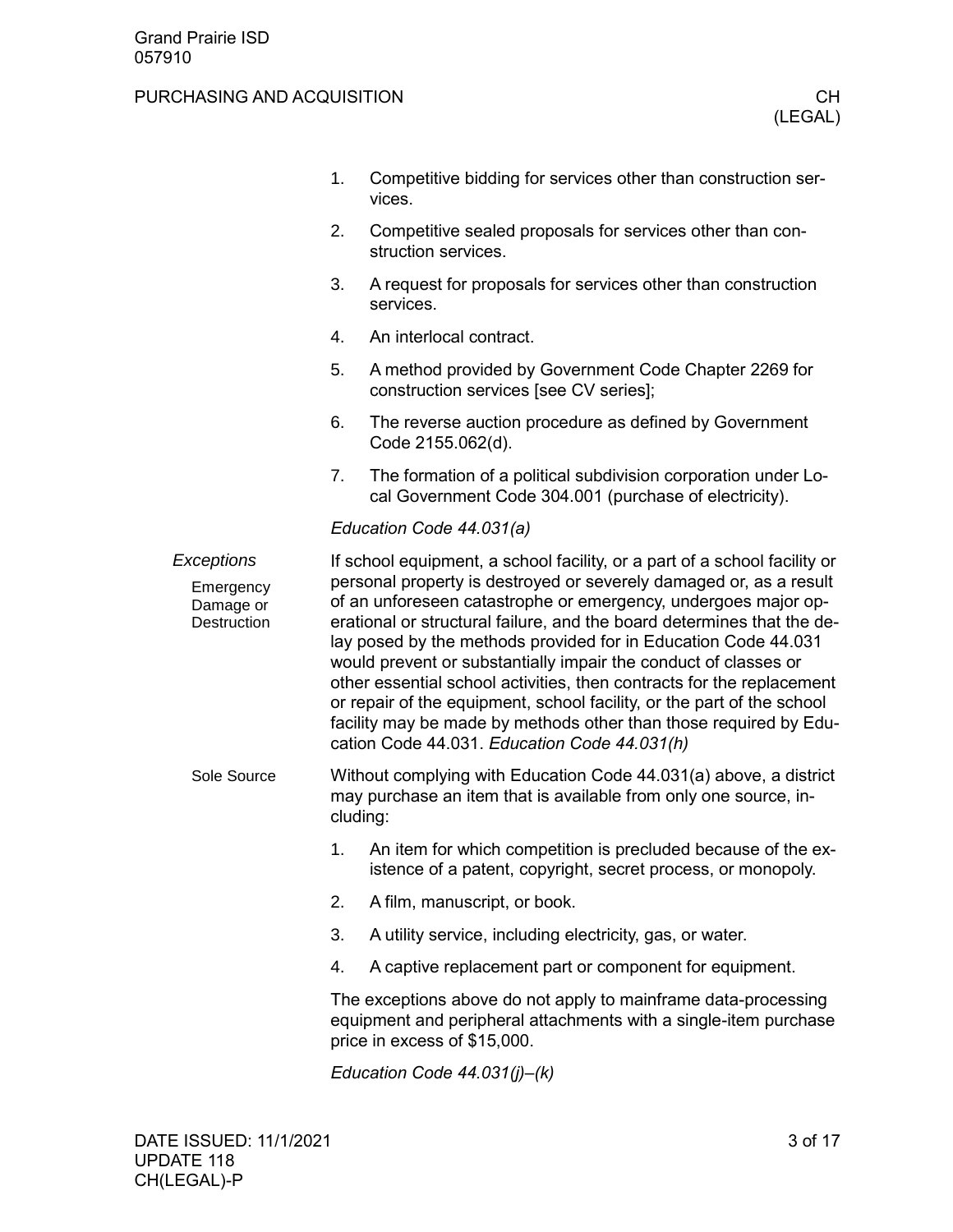| Competitive<br><b>Bidding</b>   | Except to the extent prohibited by other law and to the extent con-<br>sistent with Education Code Chapter 44, Subchapter B, a district<br>may use competitive bidding to select a vendor as authorized by<br>Education Code $44.031(a)(1)$ .                                                                                                                                                                                                                 |
|---------------------------------|---------------------------------------------------------------------------------------------------------------------------------------------------------------------------------------------------------------------------------------------------------------------------------------------------------------------------------------------------------------------------------------------------------------------------------------------------------------|
|                                 | A district shall award a competitively bid contract at the bid amount<br>to the bidder offering the best value for the district. In determining<br>the best value for the district, the district is not restricted to consid-<br>ering price alone but may consider any other factors stated in the<br>selection criteria. The selection criteria may include the factors<br>listed in Education Code 44.031(b) [see Contract Selection Fac-<br>tors, below]. |
|                                 | Except as provided below, Local Government Code Chapter 271,<br>Subchapter B (Competitive Bidding on Certain Public Works Con-<br>tracts) does not apply to a competitive bidding process under this<br>policy.                                                                                                                                                                                                                                               |
|                                 | Local Government Code Sections 271.026 (Opening of Bids),<br>271.027(a) (Award of Contract), and 271.0275 (Safety Record of<br>Bidder Considered) apply to a competitive bidding process under<br>Education Code Chapter 44, Subchapter B. [See CVA for these re-<br>quirements.]                                                                                                                                                                             |
|                                 | Education Code 44.0351                                                                                                                                                                                                                                                                                                                                                                                                                                        |
|                                 | [For information on additional competitive procedures under the<br>Public Property Finance Act, see CHH.]                                                                                                                                                                                                                                                                                                                                                     |
| Competitive<br>Sealed Proposals | In selecting a vendor through competitive sealed proposals as au-<br>thorized by Education Code 44.031(a)(2), a district shall follow the<br>procedures prescribed below.                                                                                                                                                                                                                                                                                     |
| Request for<br>Proposals        | The district shall prepare a request for competitive sealed pro-<br>posals that includes information that vendors may require to re-<br>spond to the request. The district shall state in the request for pro-<br>posals the selection criteria that will be used in selecting the<br>successful offeror.                                                                                                                                                     |
| Opening<br>Proposals            | The district shall receive, publicly open, and read aloud the names<br>of the offerors and, if any are required to be stated, all prices stated<br>in each proposal. Not later than the 45th day after the date on<br>which the proposals are opened, the district shall evaluate and<br>rank each proposal submitted in relation to the published selection<br>criteria.                                                                                     |
| Selection                       | The district shall select the offeror that offers the best value for the<br>district based on the published selection criteria and on its ranking<br>evaluation. The district shall first attempt to negotiate a contract<br>with the selected offeror. The district may discuss with the selected                                                                                                                                                            |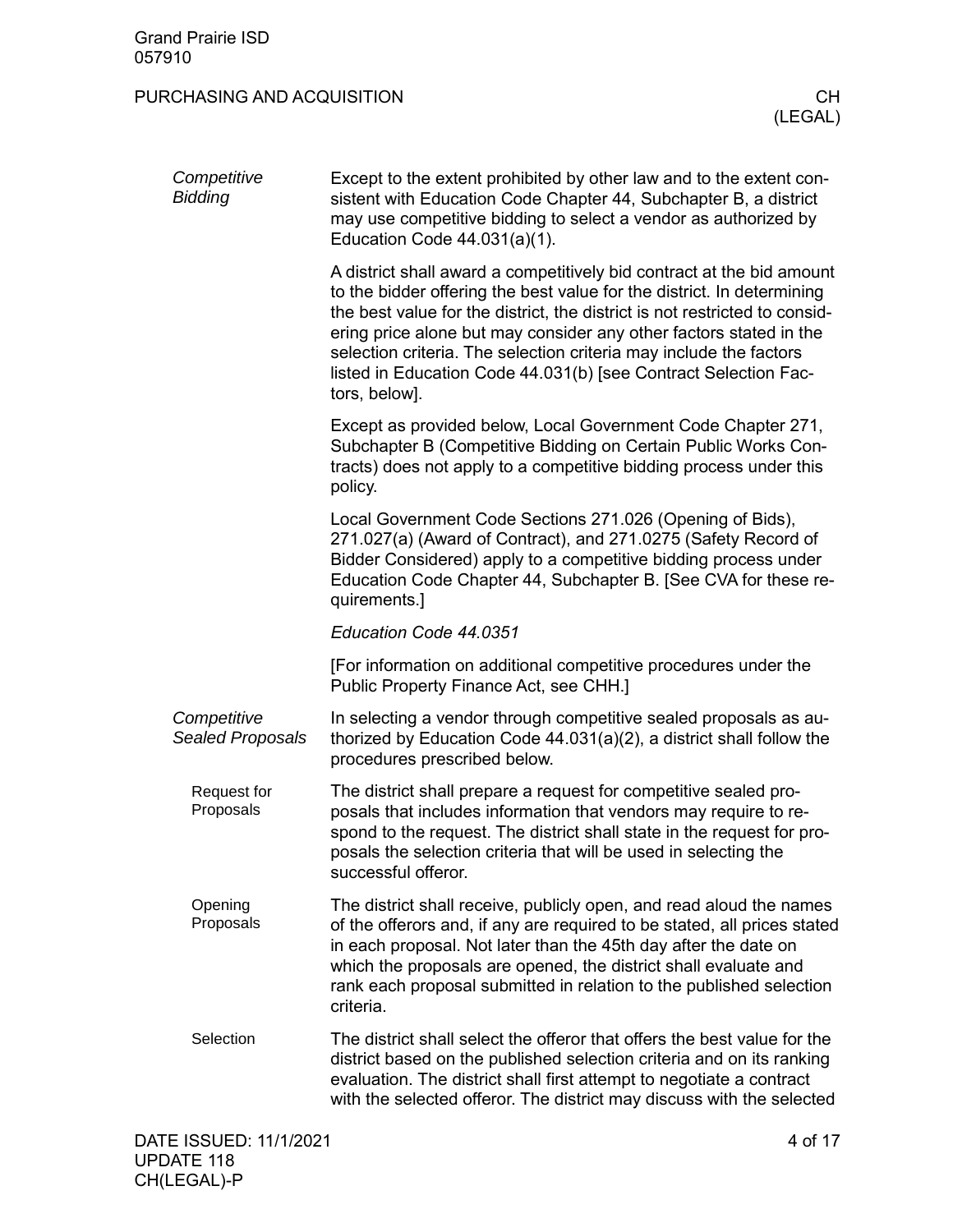|                         |    | offeror options for a scope or time modification and any price<br>change associated with the modification. If the district is unable to<br>negotiate a satisfactory contract with the selected offeror, the dis-<br>trict shall, formally and in writing, end negotiations with that offeror<br>and proceed to the next offeror in the order of the selection ranking<br>until a contract is reached or all proposals are rejected.                                                                                                                                                                                                                                                                  |
|-------------------------|----|------------------------------------------------------------------------------------------------------------------------------------------------------------------------------------------------------------------------------------------------------------------------------------------------------------------------------------------------------------------------------------------------------------------------------------------------------------------------------------------------------------------------------------------------------------------------------------------------------------------------------------------------------------------------------------------------------|
|                         |    | In determining the best value for the district, the district is not re-<br>stricted to considering price alone but may consider any other fac-<br>tors stated in the selection criteria.                                                                                                                                                                                                                                                                                                                                                                                                                                                                                                             |
|                         |    | Education Code 44.0352                                                                                                                                                                                                                                                                                                                                                                                                                                                                                                                                                                                                                                                                               |
| Interlocal<br>Contracts |    | "Interlocal contract" means a contract or agreement made under<br>Government Code Chapter 791 (Interlocal Cooperation Act). A dis-<br>trict may contract or agree with another local government or a fed-<br>erally recognized Indian tribe, as listed by the U.S. secretary of the<br>interior under 25 U.S.C. 479a-1, whose reservation is located<br>within the boundaries of this state to perform governmental func-<br>tions and services in accordance with Government Code Chapter<br>791. A district may agree with another local government and with<br>the state or a state agency, including the comptroller, to purchase<br>goods and services. Gov't Code 791.003(2), .011(a), .025(a) |
|                         |    | An interlocal contract must:                                                                                                                                                                                                                                                                                                                                                                                                                                                                                                                                                                                                                                                                         |
|                         | 1. | Be authorized by the governing body of each party to the con-<br>tract;                                                                                                                                                                                                                                                                                                                                                                                                                                                                                                                                                                                                                              |
|                         | 2. | State the purpose, terms, rights, and duties of the contracting<br>parties; and                                                                                                                                                                                                                                                                                                                                                                                                                                                                                                                                                                                                                      |
|                         | 3. | Specify that each party paying for the performance of govern-<br>mental functions or services must make those payments from<br>current revenues available to the paying party.                                                                                                                                                                                                                                                                                                                                                                                                                                                                                                                       |
|                         |    | An interlocal contractual payment must be in an amount that fairly<br>compensates the performing party for the services or functions per-<br>formed under the contract. An interlocal contract may be renewed.<br>Notwithstanding item 2 above, an interlocal contract may have a<br>specified term of years.                                                                                                                                                                                                                                                                                                                                                                                        |
|                         |    | Gov't Code 791.011(d)-(f), (i)                                                                                                                                                                                                                                                                                                                                                                                                                                                                                                                                                                                                                                                                       |
|                         |    | A district may agree with another local government, including a<br>nonprofit corporation that is created and operated to provide one or<br>more governmental functions and services, or with the state or a<br>state agency, including the comptroller, to purchase goods and any<br>services reasonably required for the installation, operation, or                                                                                                                                                                                                                                                                                                                                                |
|                         |    |                                                                                                                                                                                                                                                                                                                                                                                                                                                                                                                                                                                                                                                                                                      |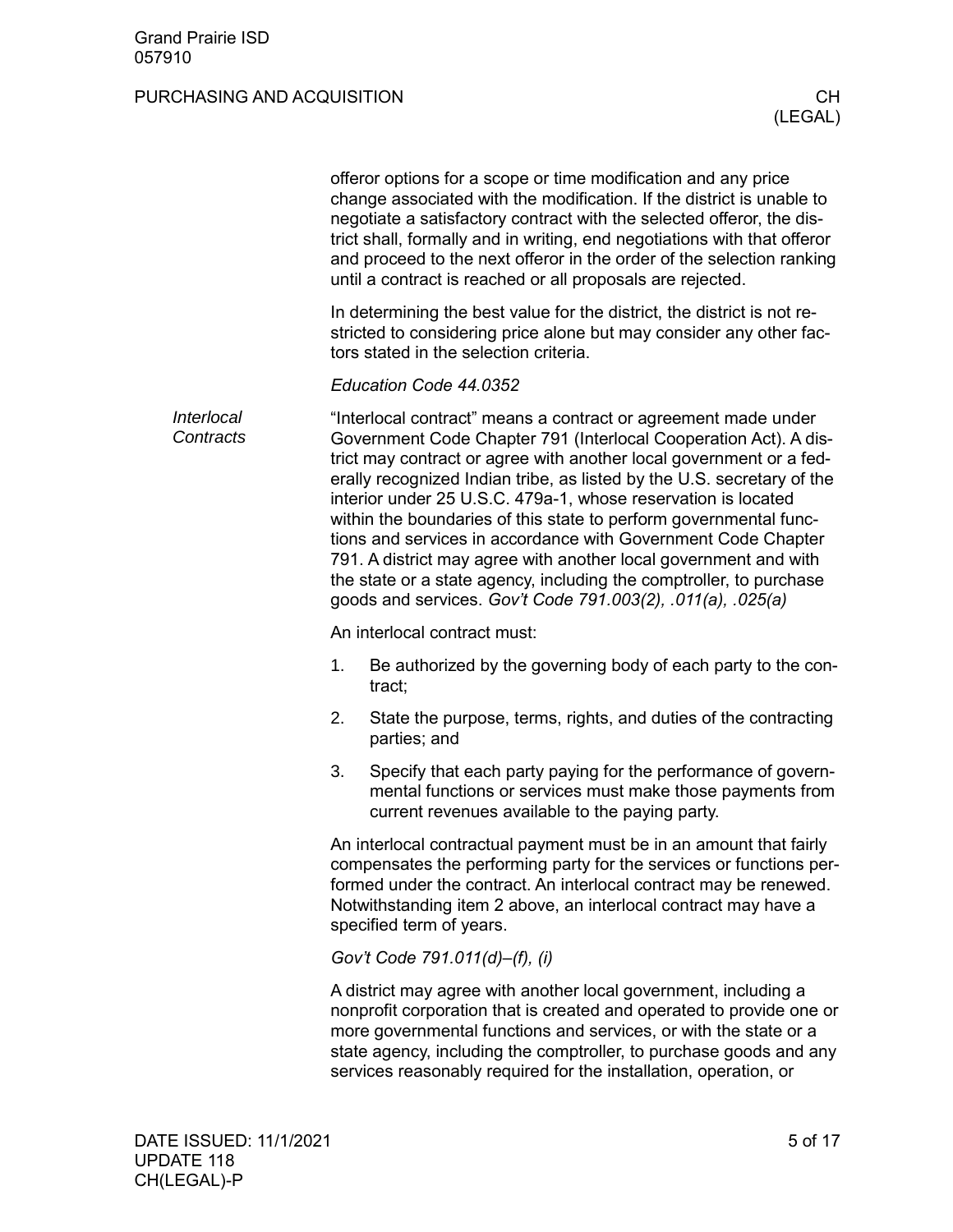|                                             |        | maintenance of the goods. This provision does not apply to ser-<br>vices provided by firefighters, police officers, or emergency medical<br>personnel. Gov't Code 791.025(b)                                                                                                                                                                                                                                                                                                                                                                                                                                                                                                                                                                                                               |
|---------------------------------------------|--------|--------------------------------------------------------------------------------------------------------------------------------------------------------------------------------------------------------------------------------------------------------------------------------------------------------------------------------------------------------------------------------------------------------------------------------------------------------------------------------------------------------------------------------------------------------------------------------------------------------------------------------------------------------------------------------------------------------------------------------------------------------------------------------------------|
|                                             |        | A district that purchases goods and services under Government<br>Code 791.025 satisfies the requirement to seek competitive bids<br>for the purchase of the goods and services. Gov't Code<br>791.025(c); Atty. Gen. Op. JC-37 (1999)                                                                                                                                                                                                                                                                                                                                                                                                                                                                                                                                                      |
| <b>Reverse Auction</b>                      |        | A district that uses the reverse auction procedure must include in<br>the procedure a notice provision and other provisions necessary to<br>produce a method of purchasing that is advantageous to the dis-<br>trict and fair to vendors. Local Gov't Code 271.906(b)                                                                                                                                                                                                                                                                                                                                                                                                                                                                                                                      |
|                                             |        | "Reverse auction procedure" means:                                                                                                                                                                                                                                                                                                                                                                                                                                                                                                                                                                                                                                                                                                                                                         |
|                                             | 1.     | A real-time bidding process usually lasting less than one hour<br>and taking place at a previously scheduled time and internet<br>location, in which multiple suppliers, anonymous to each<br>other, submit bids to provide the designated goods or ser-<br>vices; or                                                                                                                                                                                                                                                                                                                                                                                                                                                                                                                      |
|                                             | 2.     | A bidding process usually lasting less than two weeks and<br>taking place during a previously scheduled period and at a<br>previously scheduled internet location, in which multiple sup-<br>pliers, anonymous to each other, submit bids to provide the<br>designated goods or services.                                                                                                                                                                                                                                                                                                                                                                                                                                                                                                  |
|                                             |        | Gov't Code 2155.062(d)                                                                                                                                                                                                                                                                                                                                                                                                                                                                                                                                                                                                                                                                                                                                                                     |
| Site-Based<br>Purchasing                    |        | If a purchase is made at the campus level in a district with a stu-<br>dent enrollment of 180,000 or more that has formally adopted a<br>site-based decision-making plan under Education Code Subchap-<br>ter F, Chapter 11 [see BQ series], that delegates purchasing deci-<br>sions to the campus level, Education Code 44.031 applies only to<br>the campus and does not require the district to aggregate and<br>jointly award purchasing contracts. A district that adopts site-based<br>purchasing under this provision shall adopt a policy to ensure that<br>campus purchases achieve the best value to the district and are<br>not intended or used to avoid the requirement that a district aggre-<br>gate purchases under Education Code 44.031(a). Education Code<br>44.031(m) |
| <b>Contract Selection</b><br><b>Factors</b> | sider: | Except as provided by Education Code Chapter 44, Subchapter B,<br>in determining to whom to award a contract, the district shall con-                                                                                                                                                                                                                                                                                                                                                                                                                                                                                                                                                                                                                                                      |

<span id="page-5-1"></span><span id="page-5-0"></span>1. The purchase price.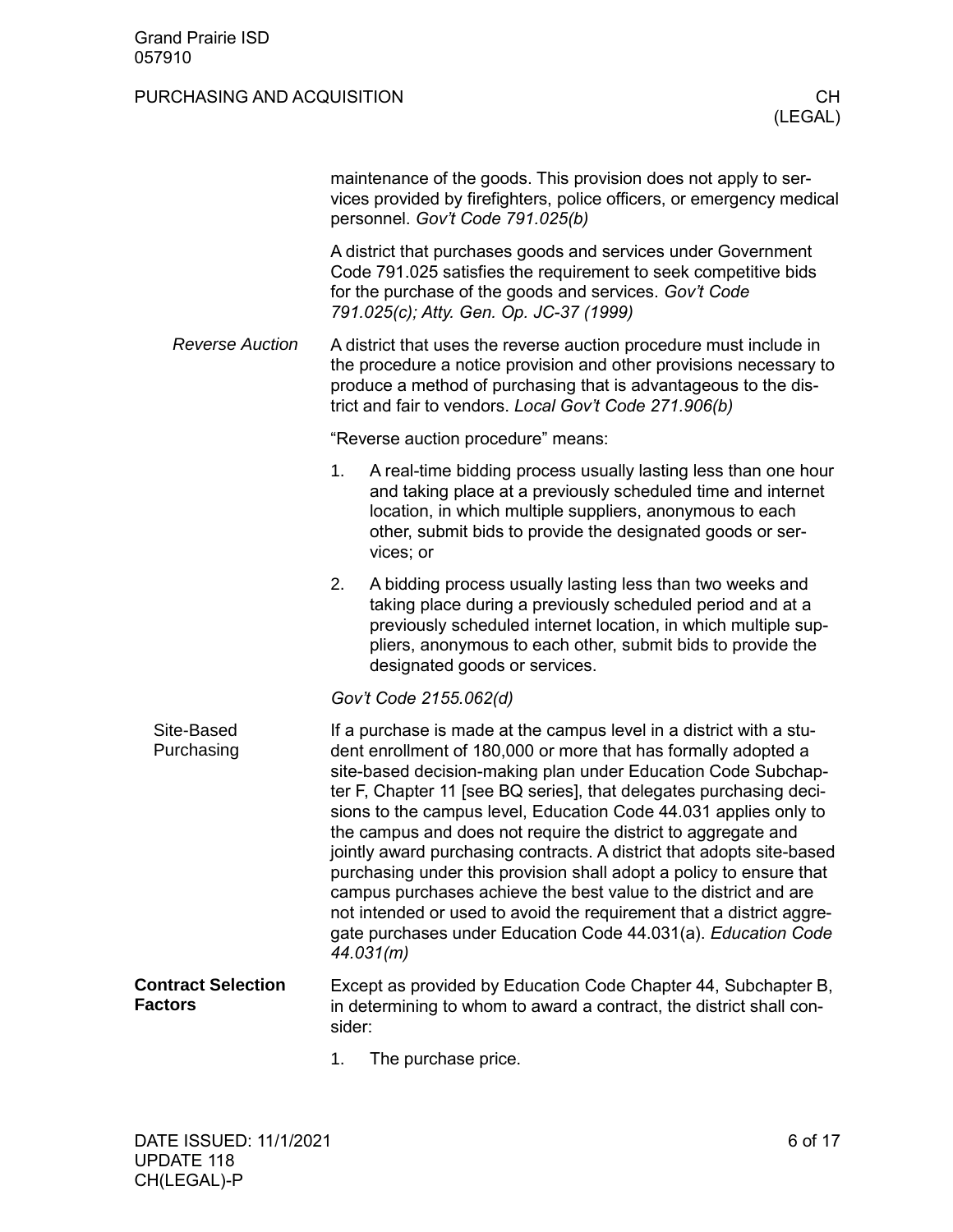#### PURCHASING AND ACQUISITION **CHILIC CHILIC CHILIC CHILIC CHILIC CHILIC CHILIC CHILIC CHILIC CHILIC CHILIC CHILIC CH**

- 2. The reputation of the vendor and of the vendor's goods or services.
- 3. The quality of the vendor's goods or services.
- 4. The extent to which the goods or services meet the district's needs.
- 5. The vendor's past relationship with the district.
- 6. The impact on the ability of the district to comply with laws and rules relating to historically underutilized businesses.
- 7. The total long-term cost to the district to acquire the vendor's goods or services.
- 8. For a contract for goods and services, other than goods and services related to telecommunications and information services, building construction and maintenance, or instructional materials, whether the vendor or the vendor's ultimate parent company or majority owner has its principal place of business in this state or employs at least 500 persons in this state.
- 9. Any other relevant factor specifically listed in the request for bids or proposals.

#### *Education Code 44.031(b)*

In awarding a contract by competitive sealed bid under Education Code 44.031, a district that has its central administrative office located in a municipality with a population of less than 250,000 may consider a bidder's principal place of business in the manner provided by Local Government Code 271.9051. This provision does not apply to the purchase of telecommunications services or information services, as those terms are defined by 47 U.S.C. Section 153. *Education Code 44.031(b-1)*

The factors listed above are the only criteria that may be considered by a district in its decision to award a contract. *R.G.V. Vending v. Weslaco Indep. Sch. Dist., 995 S.W.2d 897 (Tex. App.—Corpus Christi 1999, no pet.)*

<span id="page-6-0"></span>A district that purchases agricultural products shall give preference to those produced, processed, or grown in Texas if the cost to the district is equal and the quality is equal. If agricultural products produced, processed, or grown in Texas are not equal in cost and quality to other products, the district shall give preference to agricultural products produced, processed, or grown in other states of the United States, if the cost and quality of the U.S. and foreign products are equal. Preferences *Agricultural Products*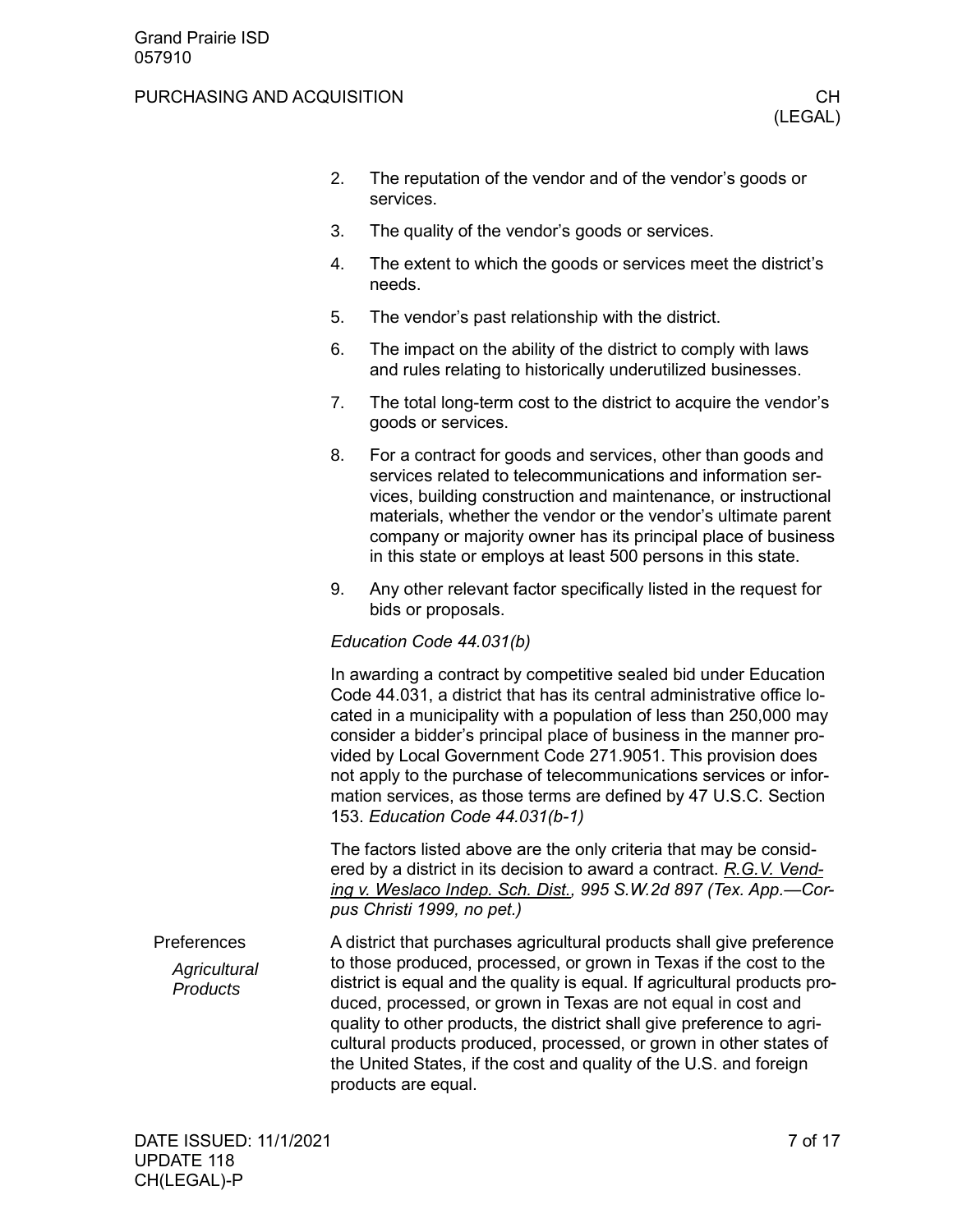|                               | "Agricultural products" includes textiles and other similar products.                                                                                                                                                                                                                                                                                                                                             |  |  |
|-------------------------------|-------------------------------------------------------------------------------------------------------------------------------------------------------------------------------------------------------------------------------------------------------------------------------------------------------------------------------------------------------------------------------------------------------------------|--|--|
|                               | "Processed" means canning, freezing, drying, juicing, preserving,<br>or any other act that changes the form of a good from its natural<br>state to another form.                                                                                                                                                                                                                                                  |  |  |
|                               | A district may not adopt product purchasing specifications that un-<br>necessarily exclude agricultural products produced, processed, or<br>grown in Texas.                                                                                                                                                                                                                                                       |  |  |
| Vegetation for<br>Landscaping | A district that purchases vegetation for landscaping purposes, in-<br>cluding plants, shall give preference to Texas vegetation if the cost<br>to the district is equal and the quality is equal.                                                                                                                                                                                                                 |  |  |
|                               | Education Code 44.042                                                                                                                                                                                                                                                                                                                                                                                             |  |  |
|                               | [For legal requirements applicable to school nutrition procurement,<br>including produce and agricultural products, with federal funds, see<br>COA.]                                                                                                                                                                                                                                                              |  |  |
| Recycled<br>Products          | A district shall give preference in purchasing to products made of<br>recycled materials if the products meet applicable specifications as<br>to quantity and quality and the average price of the product is not<br>more than ten percent greater than the price of comparable nonre-<br>cycled products. Preferences will be applied in accordance with<br>state procurement statutes and rules. 30 TAC 328.203 |  |  |
|                               | Subchapter K of 30 Administrative Code (Governmental Entity Re-<br>cycling and Purchasing of Recycled Materials) does not apply to a<br>district with a student enrollment of less than 10,000 students. 30<br>TAC 328.204(a)                                                                                                                                                                                     |  |  |
|                               | A district regularly shall review and revise its procurement proce-<br>dures and specifications for the purchase of goods, supplies,<br>equipment, and materials in order to:                                                                                                                                                                                                                                     |  |  |
|                               | 1.<br>Eliminate procedures and specifications that explicitly discrim-<br>inate against products made of recycled materials;                                                                                                                                                                                                                                                                                      |  |  |
|                               | 2.<br>Encourage the use of products made of recycled materials;<br>and                                                                                                                                                                                                                                                                                                                                            |  |  |
|                               | 3.<br>Ensure to the maximum extent economically feasible that the<br>district purchases products that may be recycled when they<br>have served their intended use.                                                                                                                                                                                                                                                |  |  |
|                               | In developing new procedures and specifications, the district shall<br>encourage the use of recycled products and products that may be<br>recycled or reused.                                                                                                                                                                                                                                                     |  |  |
|                               | Health and Safety Code 361.426(b)-(c)                                                                                                                                                                                                                                                                                                                                                                             |  |  |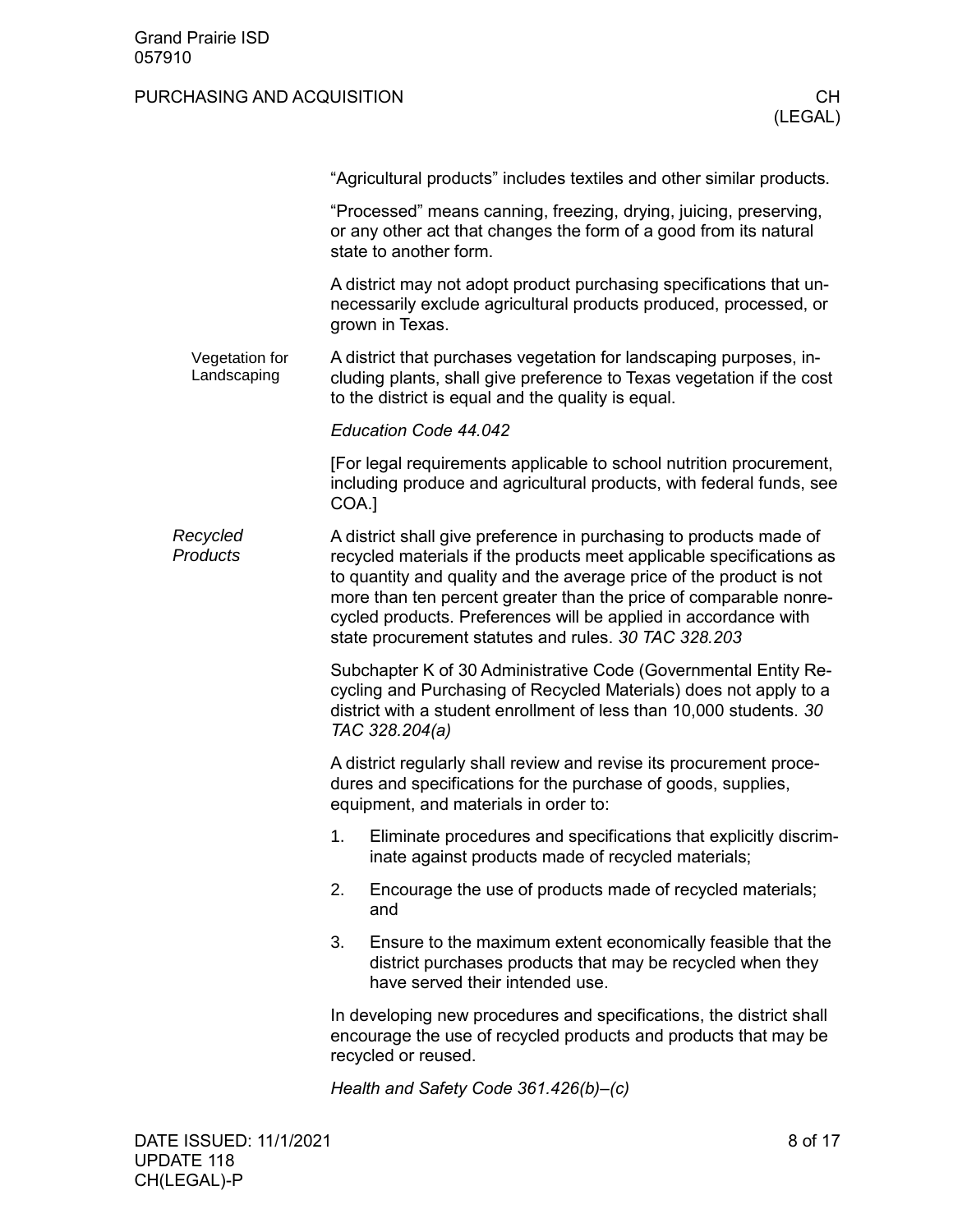<span id="page-8-1"></span><span id="page-8-0"></span>

| <b>Bidder's Place of</b><br><b>Business</b>   | In awarding a contract by competitive sealed bid under Education<br>Code 44.031, a district that has its central administrative office lo-<br>cated in a municipality with a population of less than 250,000 may<br>consider a bidder's principal place of business in the manner pro-<br>vided by Local Government Code Section 271.9051. This provision<br>does not apply to the purchase of telecommunications services or<br>information services, as those terms are defined by 47 U.S.C. 153.<br>Education Code 44.031(b-1)                                                                                                                                                                                                                                                                                                                  |  |
|-----------------------------------------------|----------------------------------------------------------------------------------------------------------------------------------------------------------------------------------------------------------------------------------------------------------------------------------------------------------------------------------------------------------------------------------------------------------------------------------------------------------------------------------------------------------------------------------------------------------------------------------------------------------------------------------------------------------------------------------------------------------------------------------------------------------------------------------------------------------------------------------------------------|--|
| <b>Notice Publication</b>                     | Notice of the time by when and place where the bids or proposals,<br>or the responses to a request for qualifications, will be received<br>and opened shall be published in the county in which the district's<br>central administrative office is located, once a week for at least two<br>weeks before the deadline for receiving bids, proposals, or re-<br>sponses to a request for qualifications. If there is not a newspaper<br>in that county, the advertising shall be published in a newspaper in<br>the county nearest the county seat of the county in which a dis-<br>trict's central administrative office is located. In a two-step procure-<br>ment process, the time and place where the second-step bids, pro-<br>posals, or responses will be received are not required to be<br>published separately. Education Code 44.031(g) |  |
| <b>Electronic Bids or</b><br><b>Proposals</b> | A district may receive bids or proposals under Education Code<br>Chapter 44 through electronic transmission if the board adopts<br>rules to ensure the identification, security, and confidentiality of<br>electronic bids or proposals and to ensure that the electronic bids<br>or proposals remain effectively unopened until the proper time.                                                                                                                                                                                                                                                                                                                                                                                                                                                                                                  |  |
|                                               | Notwithstanding any other provision of Education Code Chapter<br>44, an electronic bid or proposal is not required to be sealed. A pro-<br>vision of Education Code Chapter 44 that applies to a sealed bid or<br>proposal applies to a bid or proposal received through electronic<br>transmission in accordance with the rules adopted by the board.                                                                                                                                                                                                                                                                                                                                                                                                                                                                                             |  |
|                                               | Education Code 44.0313                                                                                                                                                                                                                                                                                                                                                                                                                                                                                                                                                                                                                                                                                                                                                                                                                             |  |
| <b>Right to Work</b>                          | While a district is engaged in procuring goods and services or<br>awarding a contract, or overseeing procurement or construction for<br>a public work or public improvement, a district:                                                                                                                                                                                                                                                                                                                                                                                                                                                                                                                                                                                                                                                           |  |
|                                               | 1.<br>May not consider whether a vendor is a member of or has an-<br>other relationship with any organization; and                                                                                                                                                                                                                                                                                                                                                                                                                                                                                                                                                                                                                                                                                                                                 |  |
|                                               | 2.<br>Shall ensure that its bid specifications and any subsequent<br>contract or other agreement do not deny or diminish the right<br>of a person to work because of the person's membership or<br>other relationship status with respect to any organization.                                                                                                                                                                                                                                                                                                                                                                                                                                                                                                                                                                                     |  |

<span id="page-8-2"></span>*Education Code 44.043*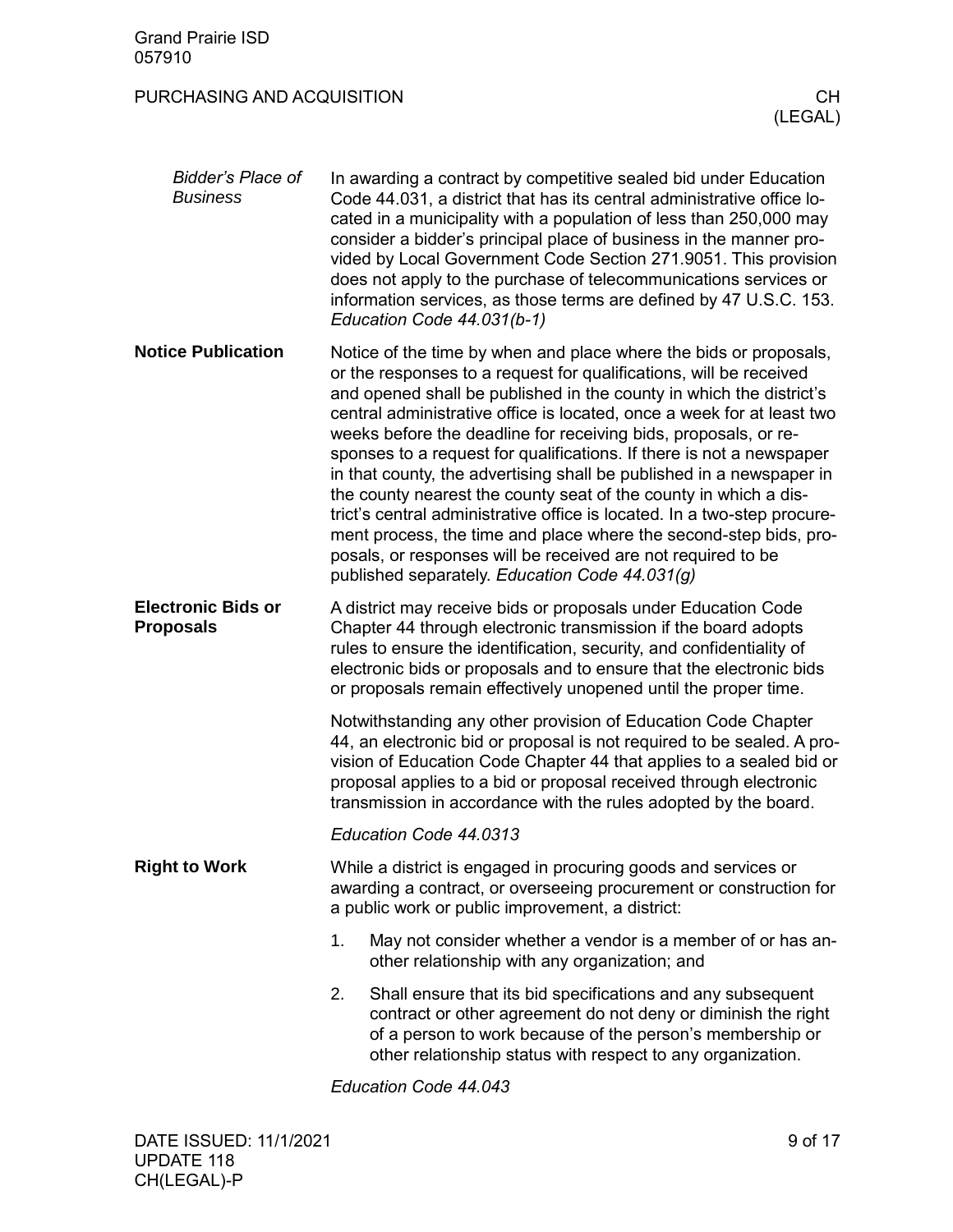<span id="page-9-2"></span><span id="page-9-1"></span><span id="page-9-0"></span>

| <b>Grand Prairie ISD</b><br>057910                         |                                                                                                                                                                                                                                                                                                                                                                                                                                                                                                                                                                                    |                      |
|------------------------------------------------------------|------------------------------------------------------------------------------------------------------------------------------------------------------------------------------------------------------------------------------------------------------------------------------------------------------------------------------------------------------------------------------------------------------------------------------------------------------------------------------------------------------------------------------------------------------------------------------------|----------------------|
| PURCHASING AND ACQUISITION                                 |                                                                                                                                                                                                                                                                                                                                                                                                                                                                                                                                                                                    | <b>CH</b><br>(LEGAL) |
| <b>Contract with Person</b><br><b>Indebted to District</b> | The board by resolution may establish regulations permitting the<br>district to refuse to enter into a contract or other transaction with a<br>person indebted to the district. It is not a violation of Education<br>Code Chapter 44, Subchapter B (Purchases; Contracts) for a dis-<br>trict, under regulations adopted under this provision, to refuse to<br>award a contract to or enter into a transaction with an apparent low<br>bidder or successful proposer that is indebted to the district.                                                                            |                      |
|                                                            | "Person" includes an individual, sole proprietorship, corporation,<br>nonprofit corporation, partnership, joint venture, limited liability<br>company, and any other entity that proposes or otherwise seeks to<br>enter into a contract or other transaction with the district requiring<br>approval by the board.                                                                                                                                                                                                                                                                |                      |
|                                                            | Education Code 44.044                                                                                                                                                                                                                                                                                                                                                                                                                                                                                                                                                              |                      |
| <b>Out-of-State Bidders</b>                                | A district may not award a governmental contract to a nonresident<br>bidder unless the nonresident underbids the lowest bid submitted<br>by a responsible resident bidder by an amount that is not less than<br>the greater of the amount by which a resident bidder would be re-<br>quired to underbid the nonresident bidder to obtain a comparable<br>contract in the state in which the nonresident's principal place of<br>business is located, or the state in which a majority of the manufac-<br>turing relating to the contract will be performed. Gov't Code<br>2252.002 |                      |
|                                                            | This requirement does not apply to a contract involving federal<br>funds. A district shall use the information published by the comp-<br>troller under Government Code 2252.003 (Publication of Other<br>State's Laws on Contracts) to evaluate the bid of a nonresident<br>bidder. A district may rely on information published under Govern-<br>ment Code 2252.003 to meet the requirements of Government<br>Code 2252.002. Gov't Code 2252.003-.004                                                                                                                             |                      |
|                                                            | "Governmental contract" means a contract awarded by a govern-<br>mental entity, including a public school district, for general con-<br>struction, an improvement, a service, or a public works project or<br>for a purchase of supplies, materials, or equipment.                                                                                                                                                                                                                                                                                                                 |                      |
|                                                            | "Resident bidder" refers to a person whose principal place of busi-<br>ness is in this state, including a contractor whose ultimate parent<br>company or majority owner has its principal place of business in<br>this state.                                                                                                                                                                                                                                                                                                                                                      |                      |
|                                                            | Gov't Code 2252.001                                                                                                                                                                                                                                                                                                                                                                                                                                                                                                                                                                |                      |
| Professional<br><b>Services</b>                            | Education Code 44.031 does not apply to a contract for profes-<br>sional services rendered, including the services of an architect, at-<br>torney, certified public accountant, engineer, or fiscal agent. A dis-<br>trict may, at its option, contract for professional services rendered                                                                                                                                                                                                                                                                                         |                      |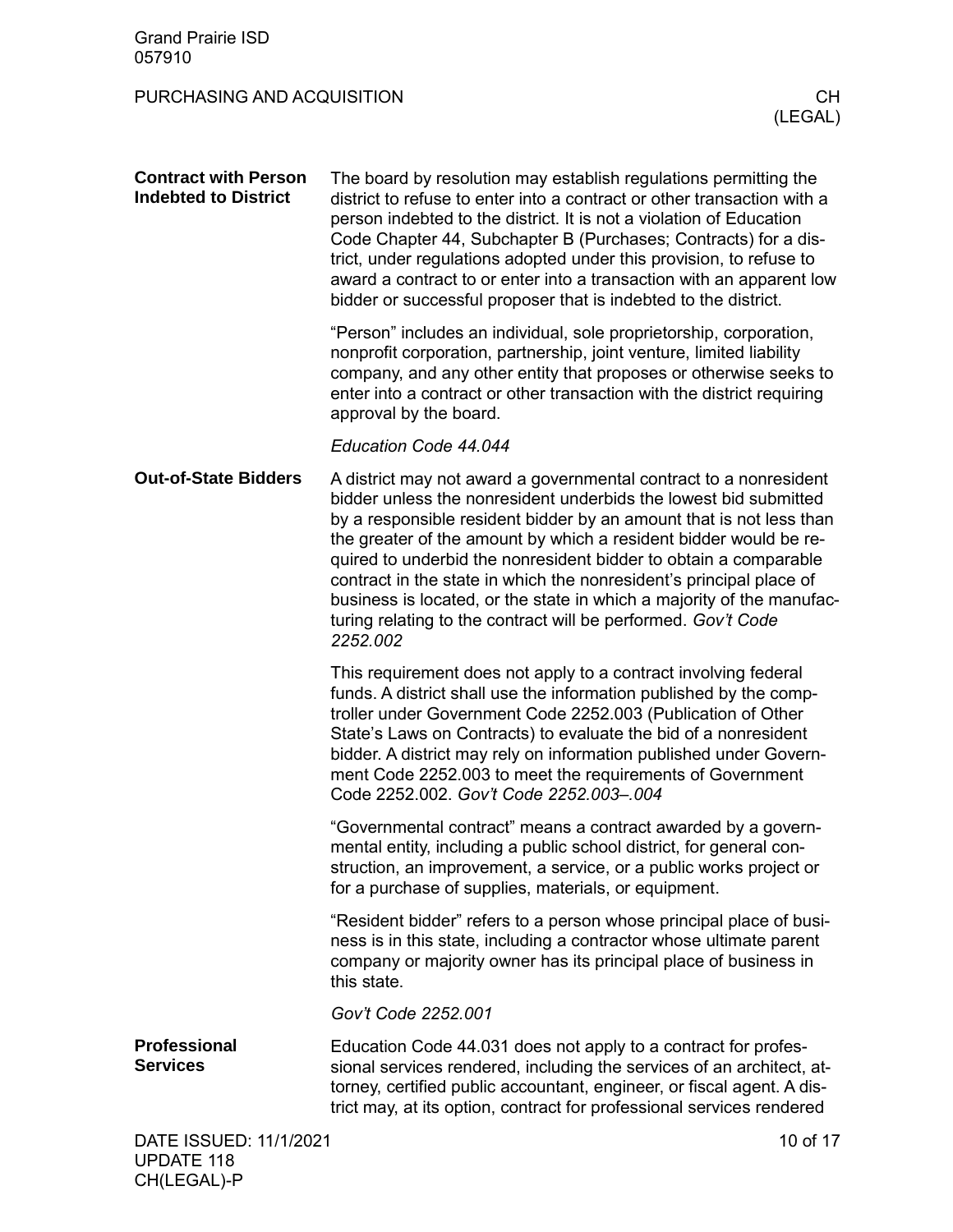<span id="page-10-1"></span><span id="page-10-0"></span>

|                                                                        |    | by a financial consultant or a technology consultant in the manner<br>provided by Government Code 2254.003 (Professional Services<br>Procurement Act) (see below), in lieu of the methods provided by<br>Education Code 44.031. Education Code 44.031(f)                                                                                                                                                                                                                                                                              |  |  |
|------------------------------------------------------------------------|----|---------------------------------------------------------------------------------------------------------------------------------------------------------------------------------------------------------------------------------------------------------------------------------------------------------------------------------------------------------------------------------------------------------------------------------------------------------------------------------------------------------------------------------------|--|--|
| Professional<br><b>Services</b><br><b>Procurement Act</b><br>Selection |    | A district may not select a provider of professional services or a<br>group or association of providers or award a contract for the ser-<br>vices on the basis of competitive bids submitted for the contract or<br>for the services, but shall make the selection and award on the ba-<br>sis of demonstrated competence and qualifications to perform the<br>services and for a fair and reasonable price. Gov't Code<br>2254.003(a)                                                                                                |  |  |
| <b>Definition</b>                                                      |    | "Professional services" means services:                                                                                                                                                                                                                                                                                                                                                                                                                                                                                               |  |  |
|                                                                        | 1. | Within the scope of the practice, as defined by state law, of<br>accounting, architecture, landscape architecture, land survey-<br>ing, medicine, optometry, professional engineering, real es-<br>tate appraising, professional nursing, or forensic science;                                                                                                                                                                                                                                                                        |  |  |
|                                                                        | 2. | Provided in connection with the professional employment or<br>practice of a person who is licensed or registered as a certi-<br>fied public accountant, architect, landscape architect, land<br>surveyor, physician, optometrist, professional engineer, state-<br>certified or state-licensed real estate appraiser, registered<br>nurse, or a forensic analyst or forensic science expert; or                                                                                                                                       |  |  |
|                                                                        | 3. | Provided by a person lawfully engaged in interior design, re-<br>gardless of whether the person is registered as an interior de-<br>signer under Occupations Code Chapter 1053.                                                                                                                                                                                                                                                                                                                                                       |  |  |
|                                                                        |    | Gov't Code 2254.002                                                                                                                                                                                                                                                                                                                                                                                                                                                                                                                   |  |  |
|                                                                        |    | [For specific information on procuring architectural or engineering<br>services, see CV. For information on procuring services of physi-<br>cians, optometrists, and registered nurses under certain circum-<br>stances, see Government Code 2254.008.]                                                                                                                                                                                                                                                                               |  |  |
| <b>Contingent Fee</b><br><b>Contract for Legal</b><br><b>Services</b>  |    | "Contingent fee contract" means a contract for legal services under<br>which the amount or the payment of the fee for the services is con-<br>tingent in whole or in part on the outcome of the matter for which<br>the services were obtained. The term includes an amendment to a<br>contract for legal services described by this provision if the amend-<br>ment changes the scope of representation or may result in the fil-<br>ing of an action or the amending of a petition in an existing action.<br>Gov't Code 2254.101(2) |  |  |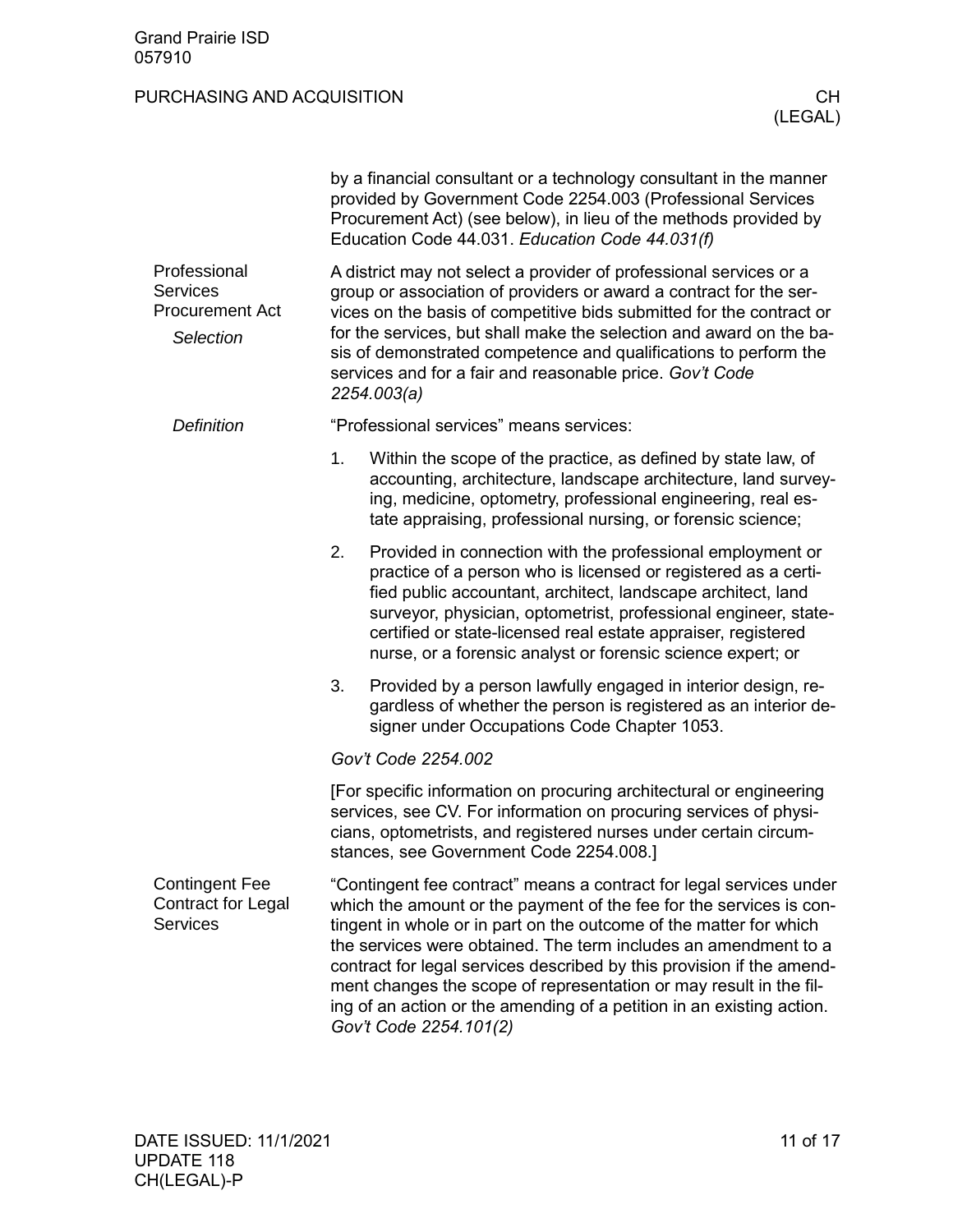<span id="page-11-2"></span><span id="page-11-1"></span><span id="page-11-0"></span>

|                                        |                                                                                                                                                                                                                                                                                    | Government Code Chapter 2254, Subchapter C provides the man-<br>ner in which and the situations under which a district may compen-<br>sate a public contractor under a contingent fee for legal services.<br>That subchapter does not apply to a contract for legal services:                                                                                                                                                                                                                                        |  |  |
|----------------------------------------|------------------------------------------------------------------------------------------------------------------------------------------------------------------------------------------------------------------------------------------------------------------------------------|----------------------------------------------------------------------------------------------------------------------------------------------------------------------------------------------------------------------------------------------------------------------------------------------------------------------------------------------------------------------------------------------------------------------------------------------------------------------------------------------------------------------|--|--|
|                                        | 1.                                                                                                                                                                                                                                                                                 | Provided to a district under Government Code Chapter 403,<br>Subchapter M; or                                                                                                                                                                                                                                                                                                                                                                                                                                        |  |  |
|                                        | 2.                                                                                                                                                                                                                                                                                 | Entered into by a district for the collection of an obligation, as<br>defined by Government Code 2107.001, that is delinquent<br>[see CCGA(LEGAL) regarding delinquent tax collection] or for<br>services under Government Code 1201.027 [see CCA(LE-<br>GAL) regarding issuance of public securities], except that<br>Government Code sections 2254.1032, 2254.1034,<br>2254.1036, and 2254.1037 do apply to the contract.                                                                                          |  |  |
|                                        | Gov't Code 2254.102                                                                                                                                                                                                                                                                |                                                                                                                                                                                                                                                                                                                                                                                                                                                                                                                      |  |  |
|                                        |                                                                                                                                                                                                                                                                                    | A district may select an attorney or law firm to award a contingent<br>fee contract only in accordance with Government Code<br>2254.003(a) (Professional Services Procurement Act) [see Selec-<br>tion, above] and Government Code 2254.1032.                                                                                                                                                                                                                                                                        |  |  |
|                                        |                                                                                                                                                                                                                                                                                    | In procuring legal services under a contingent fee contract, a dis-<br>trict shall:                                                                                                                                                                                                                                                                                                                                                                                                                                  |  |  |
|                                        | 1.                                                                                                                                                                                                                                                                                 | Select a well-qualified attorney or law firm on the basis of<br>demonstrated competence, qualifications, and experience in<br>the requested services; and                                                                                                                                                                                                                                                                                                                                                            |  |  |
|                                        | 2.                                                                                                                                                                                                                                                                                 | Attempt to negotiate a contract with that attorney or law firm<br>for a fair and reasonable price.                                                                                                                                                                                                                                                                                                                                                                                                                   |  |  |
|                                        |                                                                                                                                                                                                                                                                                    | Gov't Code 2254.1032                                                                                                                                                                                                                                                                                                                                                                                                                                                                                                 |  |  |
| <b>Specific Purchases</b><br>Computers | A district may acquire computers and computer-related equipment,<br>including computer software, through the Department of Infor-<br>mation Resources (DIR) under contracts entered into in accord-<br>ance with Government Code Chapter 2054 or 2157. Education<br>Code 44.031(i) |                                                                                                                                                                                                                                                                                                                                                                                                                                                                                                                      |  |  |
| Automated<br><b>Information System</b> |                                                                                                                                                                                                                                                                                    | A district may purchase an automated information system using the<br>purchasing method described by Government Code 2157.068 for<br>commodity items or a purchasing method designated by the comp-<br>troller to obtain the best value for the state, including a request for<br>offers method. A district that purchases an item using a method de-<br>scribed above satisfies any state law requiring the district to seek<br>competitive bids for the purchase of the item. Gov't Code<br>2157.006; 34 TAC 20.391 |  |  |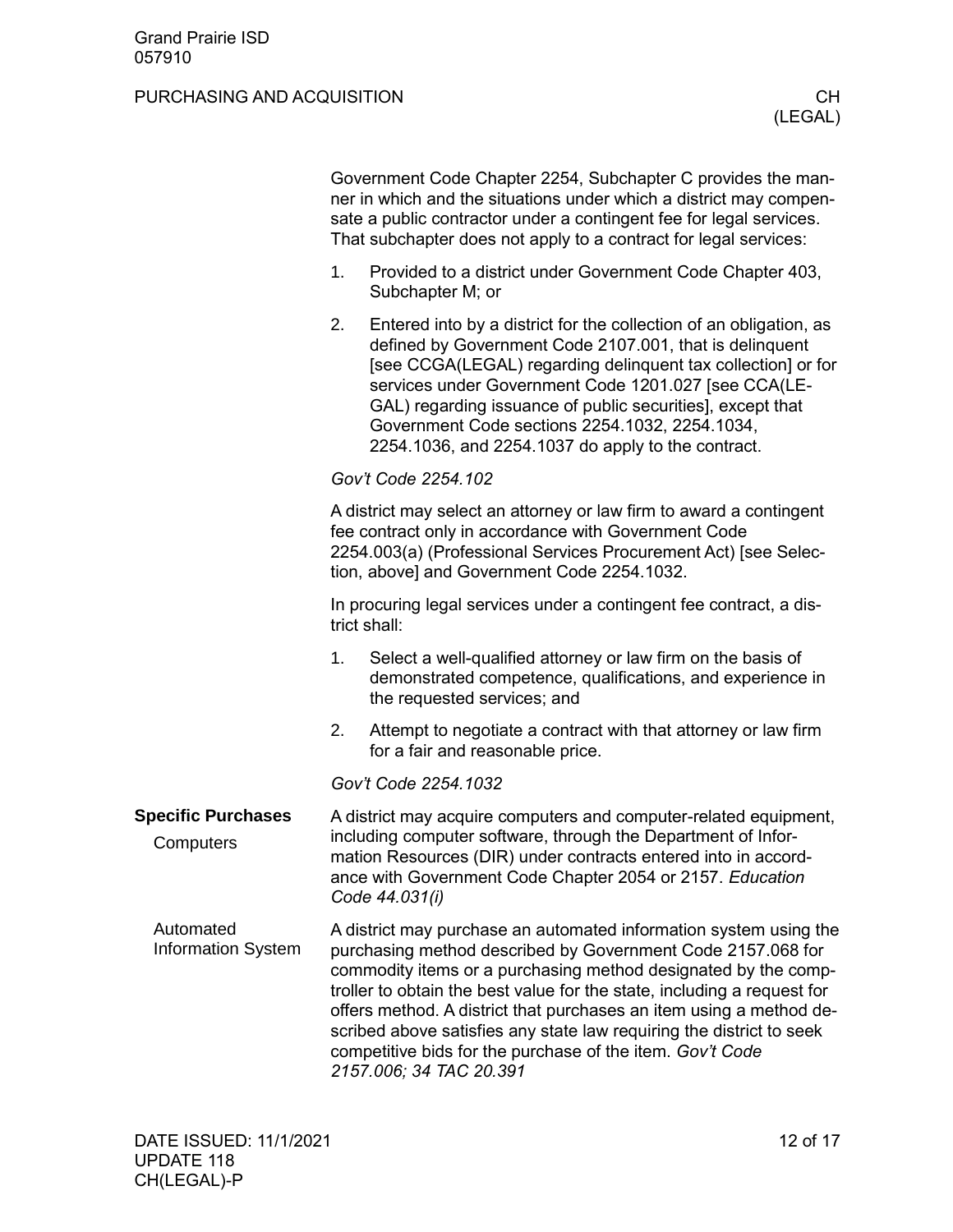<span id="page-12-3"></span><span id="page-12-2"></span><span id="page-12-1"></span><span id="page-12-0"></span>

| <b>Grand Prairie ISD</b><br>057910                 |        |                                                                                                                                                                                                                                                                                                                                                                                                                                                 |  |
|----------------------------------------------------|--------|-------------------------------------------------------------------------------------------------------------------------------------------------------------------------------------------------------------------------------------------------------------------------------------------------------------------------------------------------------------------------------------------------------------------------------------------------|--|
| PURCHASING AND ACQUISITION<br>CH.<br>(LEGAL)       |        |                                                                                                                                                                                                                                                                                                                                                                                                                                                 |  |
| <b>Automated External</b><br><b>Defibrillators</b> |        | A district that purchases or leases an automated external defibrilla-<br>tor (AED), as defined by Health and Safety Code 779.001, shall<br>ensure that the AED meets standards established by the federal<br>Food and Drug Administration. Education Code 44.047(a)                                                                                                                                                                             |  |
| Insurance                                          | (1996) | A contract for the purchase of insurance is not a contract for pro-<br>fessional services. A district must award such a contract using one<br>of the methods in Education Code 44.031. Atty. Gen. Op. DM-418                                                                                                                                                                                                                                    |  |
| <b>Multiyear</b><br>Contracts                      |        | A district may execute an insurance contract for a period longer<br>than 12 months, if the contract complies with Local Government<br>Code 271.903(a) [see Commitment of Current Revenue, below]. If<br>a district executes a multiyear insurance contract, it need not ad-<br>vertise for insurance vendors until the 12-month period during<br>which the district will be executing a new insurance contract. Atty.<br>Gen. Op. DM-418 (1996) |  |
| <b>Other Purchasing</b><br><b>Methods</b>          |        | The comptroller shall establish a program by which the comptroller<br>performs purchasing services for local governments. The services<br>must include:                                                                                                                                                                                                                                                                                         |  |
| <b>State Purchasing</b><br>Program                 | 1.     | The extension of state contract prices to participating local<br>governments when the comptroller considers it feasible.                                                                                                                                                                                                                                                                                                                        |  |
|                                                    | 2.     | Solicitation of bids on items desired by local governments if<br>the solicitation is considered feasible by the comptroller and is<br>desired by the local government.                                                                                                                                                                                                                                                                          |  |
|                                                    | 3.     | Provision of information and technical assistance to local gov-<br>ernments about the purchasing program.                                                                                                                                                                                                                                                                                                                                       |  |
|                                                    |        | The comptroller may charge a participating local government an<br>amount not to exceed the actual costs incurred by the comptroller<br>in providing purchasing services to the local government under the<br>program.                                                                                                                                                                                                                           |  |
|                                                    |        | Local Gov't Code 271.082                                                                                                                                                                                                                                                                                                                                                                                                                        |  |
| <b>District</b><br>Participation                   |        | A district may participate in the purchasing program, including par-<br>ticipation in purchases that use the reverse auction procedure, by<br>filing with the comptroller a resolution adopted by the board re-<br>questing that the district be allowed to participate on a voluntary<br>basis, and to the extent the comptroller deems feasible, and stating<br>that the district will:                                                       |  |
|                                                    | 1.     | Designate an official to act for the district in all matters relat-<br>ing to the program, including the purchase of items from the<br>vendor under any contract, and that the board will direct the<br>decisions of the representative;                                                                                                                                                                                                        |  |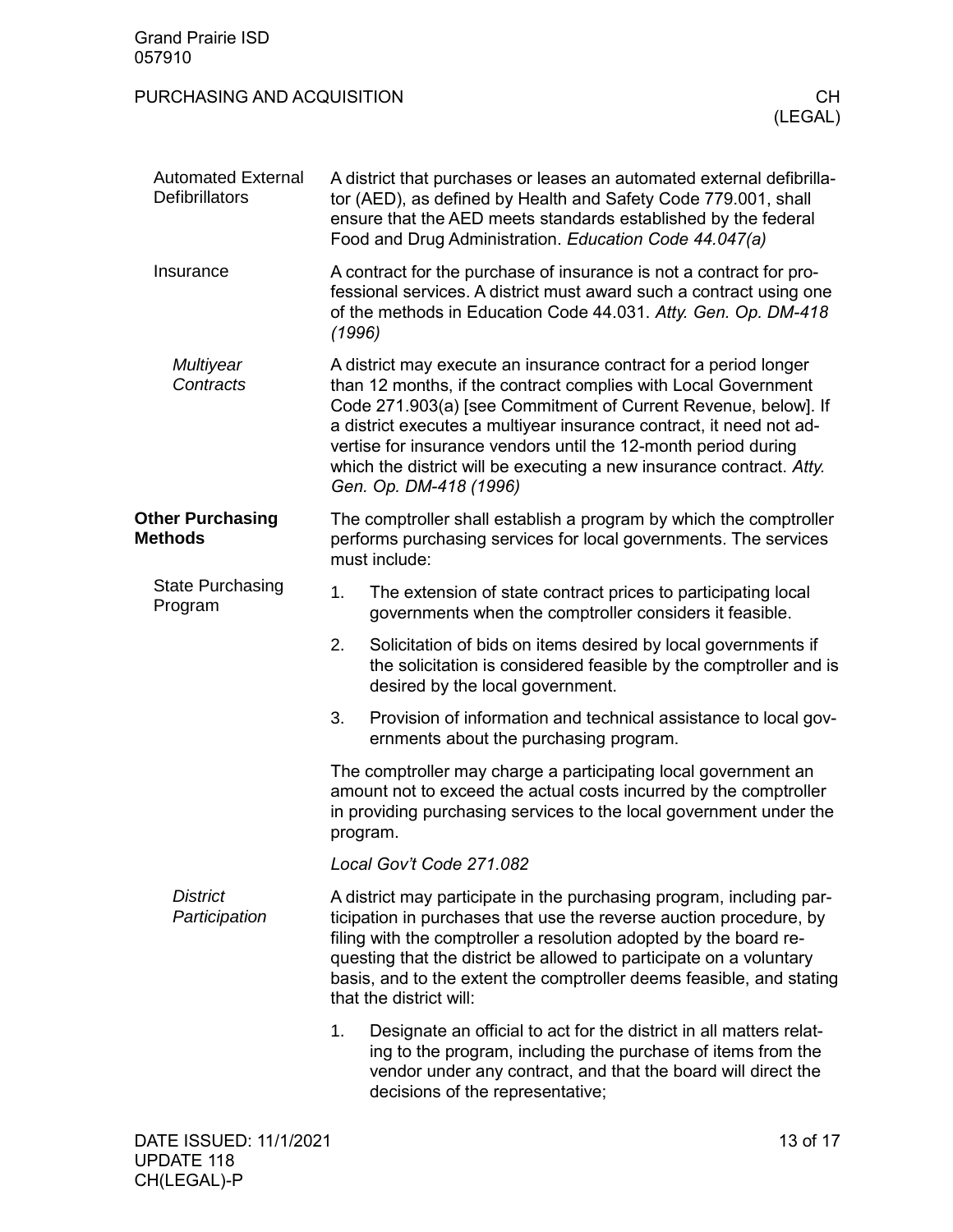#### PURCHASING AND ACQUISITION **CHILIC CHILIC CHILIC CHILIC CHILIC CHILIC CHILIC CHILIC CHILIC CHILIC CHILIC CHILIC CH**

- 2. Be responsible for:
	- a. Submitting requisitions to the comptroller under any contract; or
	- b. Electronically sending purchase orders directly to vendors, or complying with procedures governing a reverse auction purchase, and electronically sending to the comptroller reports on actual purchases made under this provision that provide the information and are sent at the times required by the comptroller;
- 3. Be responsible for making payment directly to the vendor;
- 4. Be responsible for the vendor's compliance with all conditions of delivery and quality of the purchased item.

A district that purchases an item under a state contract or under a reverse auction procedure, sponsored by the comptroller satisfies any state law requiring the district to seek competitive bids for the purchase of the item.

#### *Local Gov't Code 271.083*

<span id="page-13-0"></span>The comptroller shall develop a schedule of multiple award contracts that have been previously awarded using a competitive process by the federal government or any other governmental entity in any state. *Gov't Code 2155.502(a)* Multiple Award Contract Schedule

> A district may purchase goods or services directly from a vendor under a contract listed on a schedule developed under Government Code Chapter 2155, Subchapter I. A district contracting for the purchase of an automated information system under a contract listed on a schedule shall comply with Government Code 2157.068(e-1) (Purchase of Information Technology Commodity Items) [see Automated Information System, above]. A purchase authorized by this provision satisfies any requirement of state law relating to competitive bids or proposals.

> The price listed for a good or service under a multiple award contract is a maximum price. A district may negotiate a lower price for goods or services under a contract listed on a schedule developed under Government Code Chapter 2155, Subchapter I.

*Gov't Code 2155.504*

<span id="page-13-1"></span>A district may participate in a cooperative purchasing program with another local government of this state or another state or with a local cooperative organization of this state or another state. A district that is participating in a cooperative purchasing program may sign **Cooperative** Purchasing Program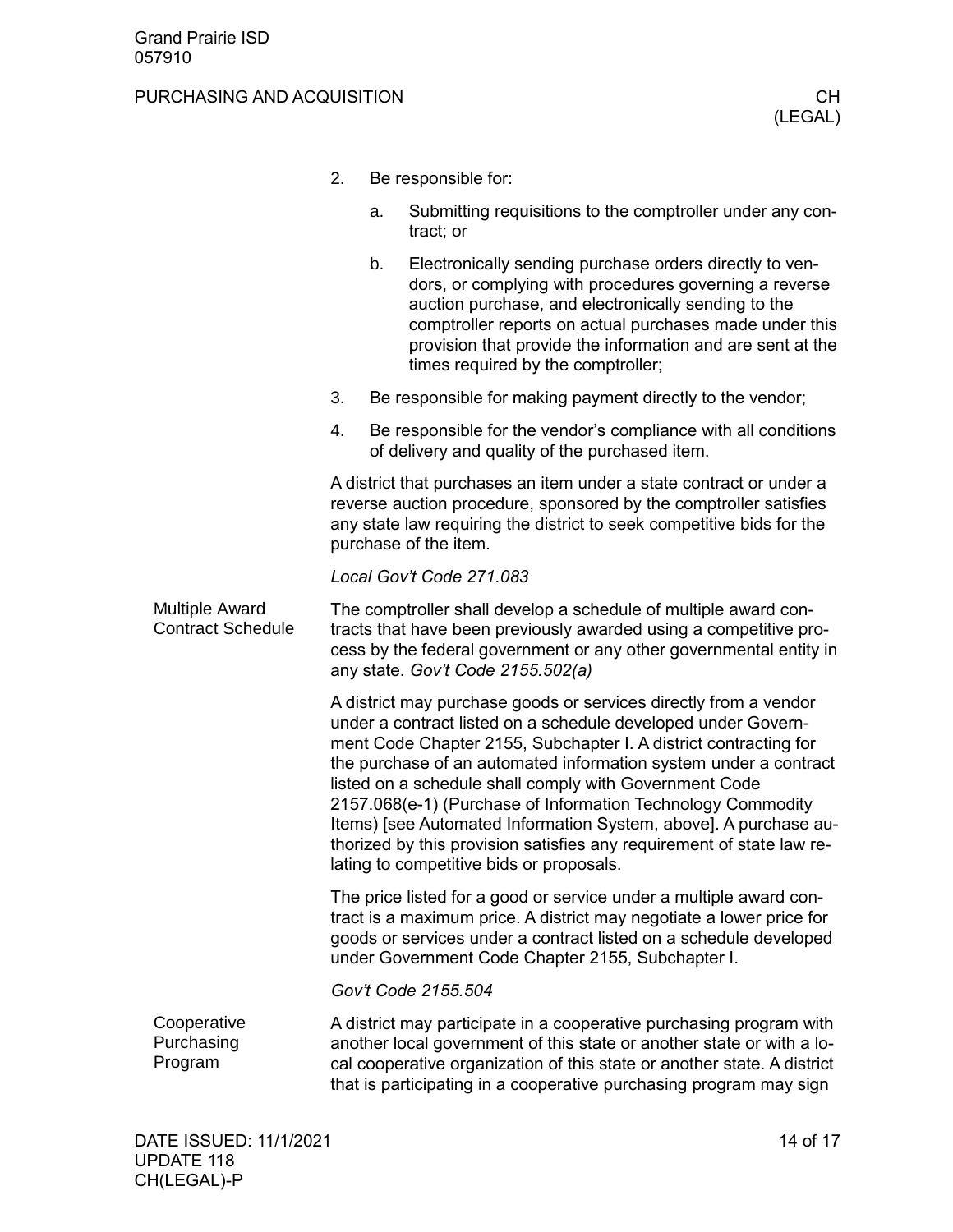<span id="page-14-0"></span>

|                                                   | an agreement with another participating local government or a lo-<br>cal cooperative organization stating that the district will:                                                                                                                                                                                                                                                                                                                                                            |                                                                                                                                                                                                                                                                                                                                                                                                                                                                                                                                            |  |
|---------------------------------------------------|----------------------------------------------------------------------------------------------------------------------------------------------------------------------------------------------------------------------------------------------------------------------------------------------------------------------------------------------------------------------------------------------------------------------------------------------------------------------------------------------|--------------------------------------------------------------------------------------------------------------------------------------------------------------------------------------------------------------------------------------------------------------------------------------------------------------------------------------------------------------------------------------------------------------------------------------------------------------------------------------------------------------------------------------------|--|
|                                                   | 1.                                                                                                                                                                                                                                                                                                                                                                                                                                                                                           | Designate a person to act under the direction of, or on behalf<br>of, the district in all matters relating to the program;                                                                                                                                                                                                                                                                                                                                                                                                                 |  |
|                                                   | 2.                                                                                                                                                                                                                                                                                                                                                                                                                                                                                           | Make payments to another participating local government or<br>local cooperative organization or directly to a vendor under a<br>contract made under these provisions, as provided in the<br>agreement between the participating local governments or be-<br>tween a local government and a local cooperative organiza-<br>tion; and                                                                                                                                                                                                        |  |
|                                                   | 3.                                                                                                                                                                                                                                                                                                                                                                                                                                                                                           | Be responsible for the vendor's compliance relating to the<br>quality of items and terms of delivery, to the extent provided in<br>the agreement between the participating local governments or<br>between a local government and a local cooperative organi-<br>zation.                                                                                                                                                                                                                                                                   |  |
|                                                   |                                                                                                                                                                                                                                                                                                                                                                                                                                                                                              | A district that purchases goods or services under these provisions<br>satisfies any state law requiring the district to seek competitive bids<br>for the purchase of the goods or services.                                                                                                                                                                                                                                                                                                                                                |  |
|                                                   |                                                                                                                                                                                                                                                                                                                                                                                                                                                                                              | Local Gov't Code 271.102; Atty. Gen. Op. JC-37 (1999)                                                                                                                                                                                                                                                                                                                                                                                                                                                                                      |  |
| Cooperative<br>Purchasing<br><b>Contract Fees</b> | A district that enters into a purchasing contract valued at \$25,000<br>or more under Education Code 44.031(a)(5) (interlocal contract),<br>under Local Government Code Chapter 271, Subchapter F (coop-<br>erative purchasing program), or under any other cooperative pur-<br>chasing program authorized for school districts by law shall docu-<br>ment a contract-related fee, including a management fee, paid by<br>or to the district and the purpose of each fee under the contract. |                                                                                                                                                                                                                                                                                                                                                                                                                                                                                                                                            |  |
|                                                   | report.                                                                                                                                                                                                                                                                                                                                                                                                                                                                                      | The amount, purpose, and disposition of any fee described above<br>must be presented in a written report and submitted annually in an<br>open meeting of the board. The written report must appear as an<br>agenda item. The commissioner of education may audit the written                                                                                                                                                                                                                                                               |  |
|                                                   |                                                                                                                                                                                                                                                                                                                                                                                                                                                                                              | Education Code 44.0331                                                                                                                                                                                                                                                                                                                                                                                                                                                                                                                     |  |
| <b>Commitment of</b><br><b>Current Revenue</b>    |                                                                                                                                                                                                                                                                                                                                                                                                                                                                                              | If a contract for the acquisition, including lease, of real or personal<br>property retains to the board the continuing right to terminate at the<br>expiration of each budget period during the term of the contract, is<br>conditioned on a best efforts attempt by the board to obtain and ap-<br>propriate funds for payment of the contract, or contains both the<br>continuing right to terminate and the best efforts conditions, the<br>contract is a commitment of a district's current revenue only. Local<br>Gov't Code 271.903 |  |
|                                                   |                                                                                                                                                                                                                                                                                                                                                                                                                                                                                              |                                                                                                                                                                                                                                                                                                                                                                                                                                                                                                                                            |  |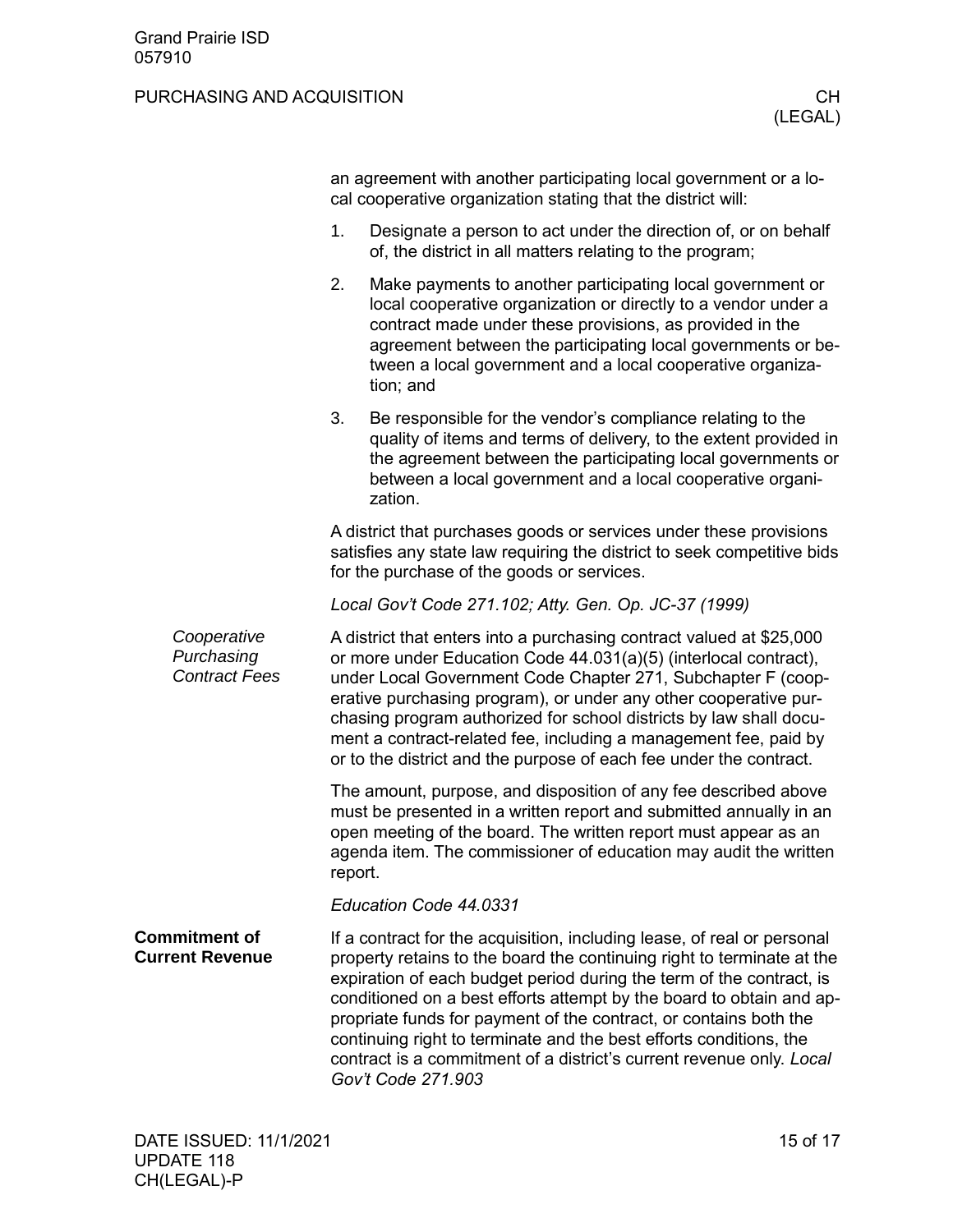<span id="page-15-3"></span><span id="page-15-2"></span><span id="page-15-1"></span><span id="page-15-0"></span>

| <b>Change Orders</b>     | For provisions regarding change orders, see CV.                                                                                                                                                                                                                                                                                                                                                                                                                                                                                                                                                                                                                                                                                                                                                                                                                                                                                                                                |
|--------------------------|--------------------------------------------------------------------------------------------------------------------------------------------------------------------------------------------------------------------------------------------------------------------------------------------------------------------------------------------------------------------------------------------------------------------------------------------------------------------------------------------------------------------------------------------------------------------------------------------------------------------------------------------------------------------------------------------------------------------------------------------------------------------------------------------------------------------------------------------------------------------------------------------------------------------------------------------------------------------------------|
| <b>Criminal Offenses</b> | An officer, employee, or agent of a district commits an offense if the<br>person with criminal negligence makes or authorizes separate, se-<br>quential, or component purchases to avoid the requirements of Ed-<br>ucation Code 44.031(a) or (b). An offense under this provision is a<br>Class B misdemeanor and is an offense involving moral turpitude.                                                                                                                                                                                                                                                                                                                                                                                                                                                                                                                                                                                                                    |
|                          | "Component purchases" means purchases of the component parts<br>of an item that in normal purchasing practices would be made in<br>one purchase. "Separate purchases" means purchases, made sep-<br>arately, of items that in normal purchasing practices would be<br>made in one purchase. "Sequential purchases" means purchases,<br>made over a period, of items that in normal purchasing practices<br>would be made in one purchase.                                                                                                                                                                                                                                                                                                                                                                                                                                                                                                                                      |
|                          | Education Code $44.032(a)$ -(b)                                                                                                                                                                                                                                                                                                                                                                                                                                                                                                                                                                                                                                                                                                                                                                                                                                                                                                                                                |
|                          | An officer, employee, or agent of a district commits an offense if the<br>person with criminal negligence violates Education Code 44.031(a)<br>or (b) other than by conduct described by Education Code<br>44.032(b). An offense under this provision is a Class B misde-<br>meanor and is an offense involving moral turpitude. Education<br>Code 44.032(c)                                                                                                                                                                                                                                                                                                                                                                                                                                                                                                                                                                                                                   |
|                          | An officer or employee of a district commits an offense if the officer<br>or employee knowingly violates Education Code 44.031, other than<br>by conduct described by Education Code 44.032(b) or (c). An of-<br>fense under this provision is a Class C misdemeanor. Education<br>Code 44.032(d)                                                                                                                                                                                                                                                                                                                                                                                                                                                                                                                                                                                                                                                                              |
| Removal from<br>Office   | The final conviction of a person other than a trustee of a district for<br>an offense under Education Code 44.032(b) or (c) above results in<br>the immediate removal from office or employment of that person. A<br>trustee who is convicted of an offense under Education Code<br>44.032 is considered to have committed official misconduct for pur-<br>poses of Local Government Code Chapter 87, and is subject to re-<br>moval as provided by that chapter and Texas Constitution Article V,<br>Section 24. For four years after the date of the final conviction, the<br>removed person is ineligible to be a candidate for or to be ap-<br>pointed or elected to a public office in Texas, is ineligible to be em-<br>ployed by or act as an agent for the state or a political subdivision<br>of the state, and is ineligible to receive any compensation through<br>a contract with the state or a political subdivision of the state. Edu-<br>cation Code 44.032(e) |
| <b>Injunction</b>        | A court may enjoin performance of a contract made in violation of<br>Education Code Chapter 44, Subchapter B. A county attorney, dis-<br>trict attorney, criminal district attorney, citizen of the county in which                                                                                                                                                                                                                                                                                                                                                                                                                                                                                                                                                                                                                                                                                                                                                            |